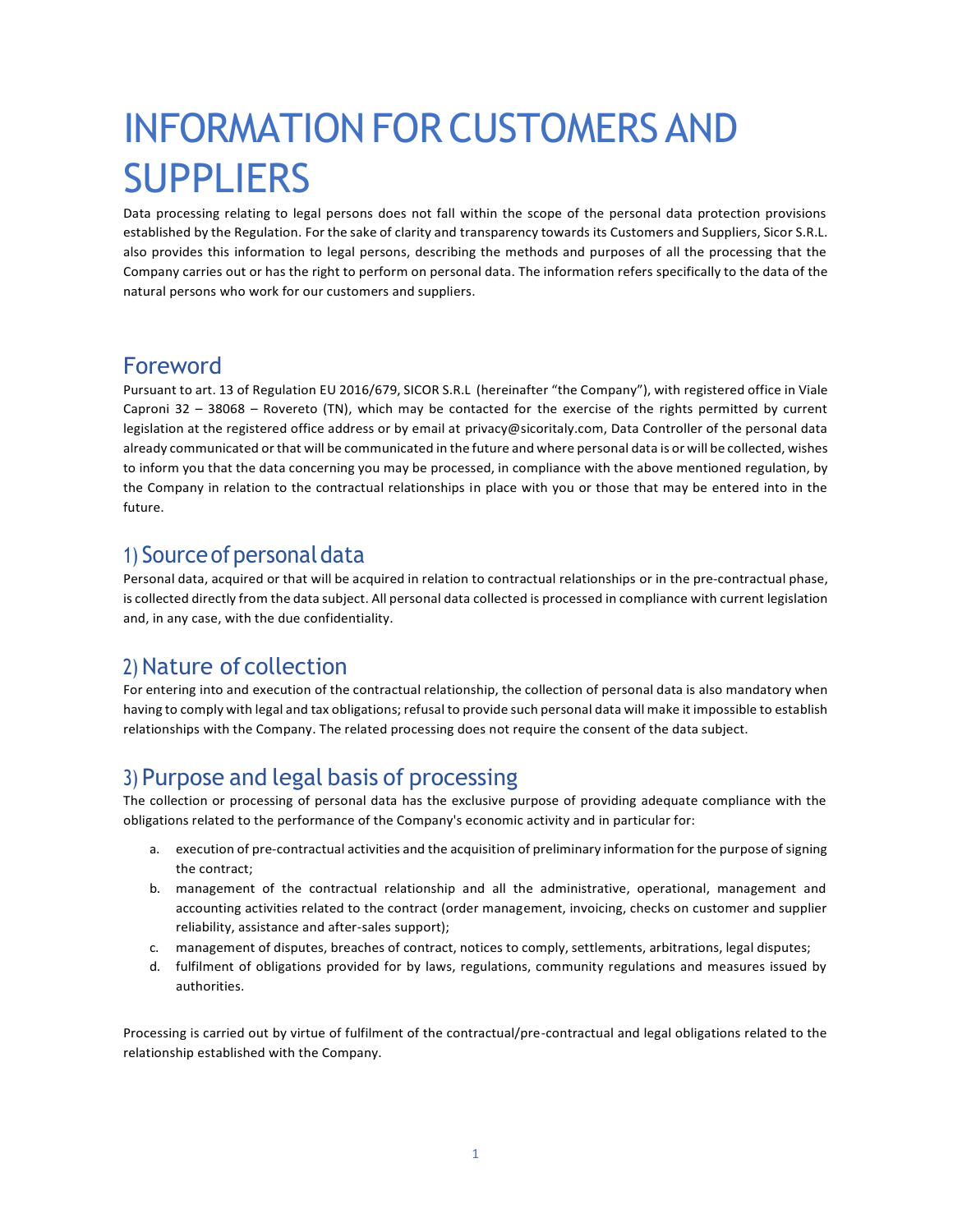# 4) Nature of provision and consequences of any refusal

It is mandatory to provide personal data to the Company only for personal data for which there is a legal or contractual obligation to do so, or for personal data necessary to acquire pre-contractual information activated at the request of the data subject. In the event of any refusal to provide such "mandatory" personal data, the contract may not be fully exercised. Any refusal to provide personal data for which there is no obligation to do so, but which is strictly instrumental to the execution of contractual relationships, will not in principle have any consequences in relation to ongoing relationships, except for the possible inability to process transactions related to such personal data or the impossibility of establishing new relationships. Any refusal to provide personal data related to the performance of other activities, not strictly instrumental to the execution of contractual relationships, can only prevent the conduct of such additional activities without other consequences.

#### 5) Processing methods

The processing of personal data will be carried out in a lawful and correct manner and in any case in compliance with the aforementioned regulation, by means of tools that guarantee security and confidentiality and may also be carried out through IT tools able to store, manage and transmit the data.

Processing will be primarily carried out by the internal organisation of the company under the direction and control of the corporate functions and for the purposes indicated above, also by Group companies or third parties, as identified in point 8 below.

The retention of personal data will take place in a form that allows the identification of the data subject for a period of time not exceeding that necessary for the purposes for which it was collected and processed..

## 6) Duration of processing

Personal data subject to processing will be retained for the time strictly necessary with regard to the contractual relationship, as well as, subsequently, for fulfilment of all the legal obligations connected or deriving from the contract entered into with the Company.

# 7) Recipients of personal data

Without prejudice to communications carried out in compliance with an obligation of the Law, of a regulation or of community legislation and intercompany regulations, communication, also by simply consulting or making available personal data concerning you, may take place in relation to the following parties:

- a. entities, supervisory bodies, authorities or public institutions;
- b. natural or legal persons providing specific services: data processing, logistics and postal services, customer satisfaction surveys, legal, administrative, tax and/or accounting consultancy, organisation of exhibitions and communication events;
- c. commercial intermediaries, banks and credit institutions, financial brokerage companies, natural or legal persons responsible for credit collection, auditing and/or certification of financial statements and quality systems, independent collaborators of the Company, agents and lead generators, insurers and brokers;
- d. natural and/or legal persons who request references/data for the purpose of participation in public tenders, or in the context of the execution of supply contracts to their customers by SICOR S.R.L.

The parties pursuant to points a), c), d) act as autonomous Data Controllers.

We reassure you that, in any case, the above-mentioned parties receive only either personal data in aggregate and anonymous form or personal data necessary and relevant with respect to the processing purposes they are in charge of.

The list of such third parties will be constantly updated and available to you upon request to the Company. By virtue of the existence of links with the same with electronic, computerised or correspondence means, the personal data may be